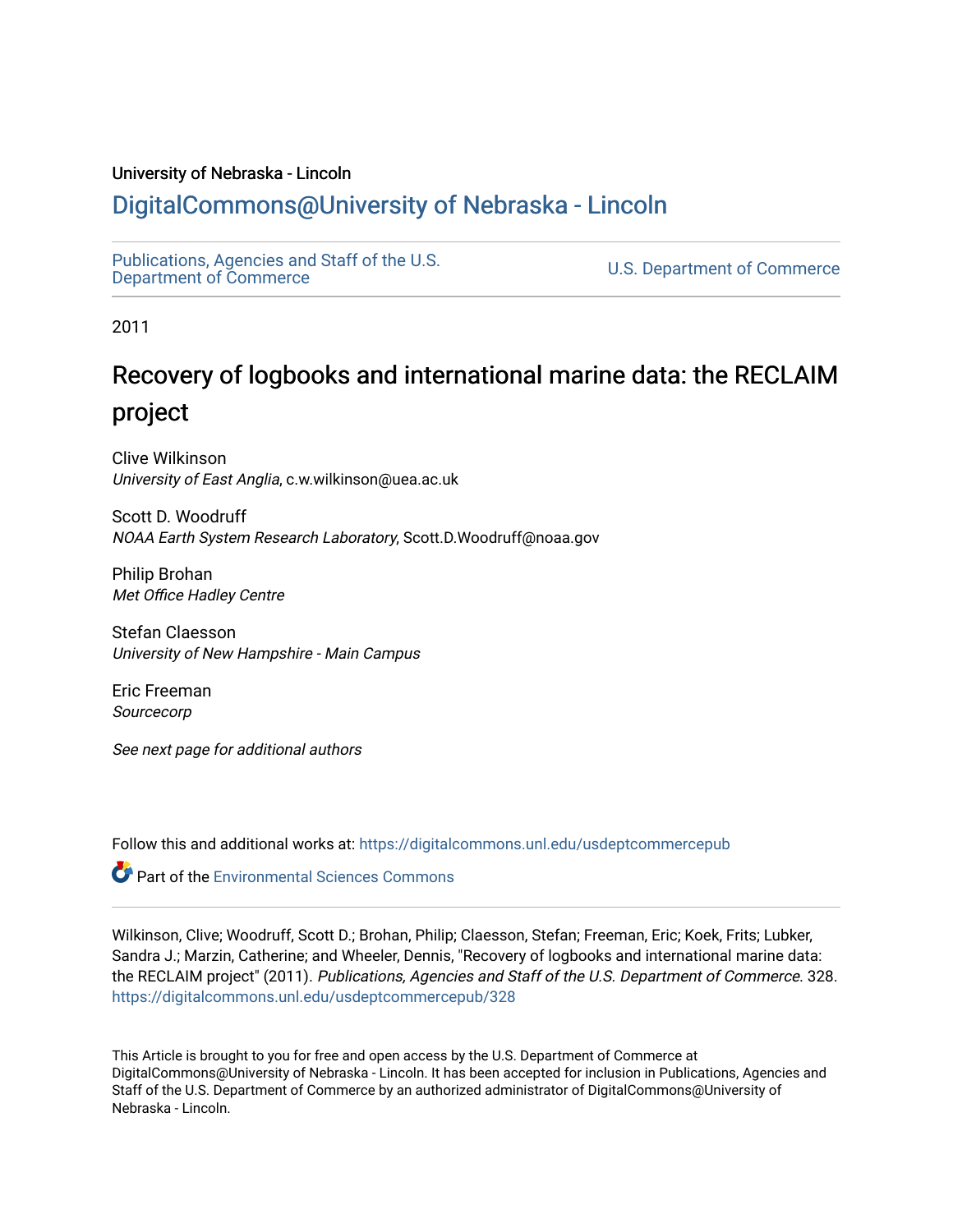## Authors

Clive Wilkinson, Scott D. Woodruff, Philip Brohan, Stefan Claesson, Eric Freeman, Frits Koek, Sandra J. Lubker, Catherine Marzin, and Dennis Wheeler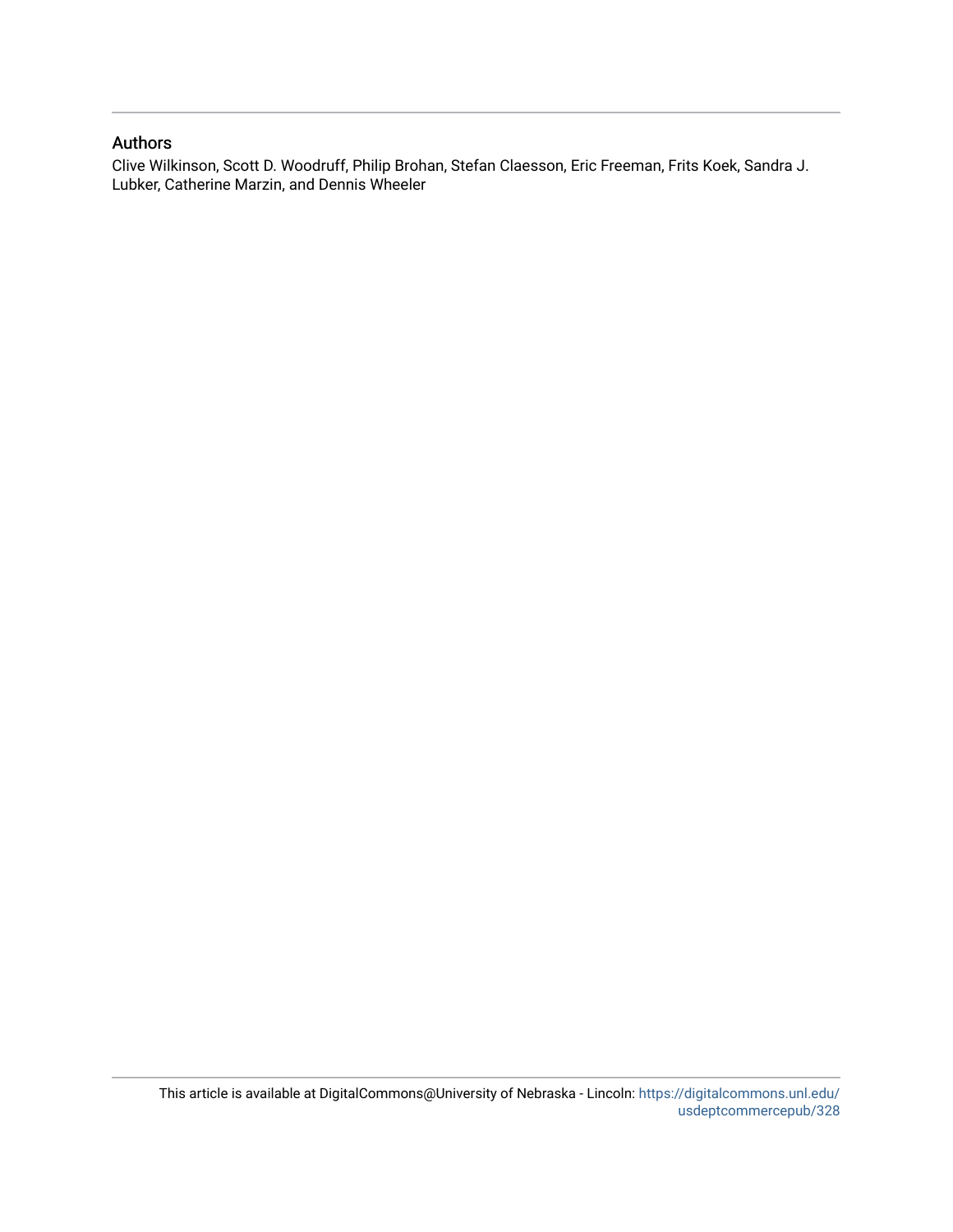

## **Recovery of logbooks and international marine data: the RECLAIM project**

Clive Wilkinson,<sup>a,b\*</sup> Scott D. Woodruff,<sup>c†</sup> Philip Brohan,<sup>d‡</sup> Stefan Claesson,<sup>e</sup> Eric Freeman,<sup>a,f†</sup> Frits Koek,<sup>g</sup> Sandra J. Lubker,<sup>c†</sup> Catherine Marzin<sup>h†</sup> and Dennis Wheeler<sup>i</sup>

<sup>a</sup> *NOAA Climate Database Modernization Program (CDMP), Asheville, NC 28801, USA*

<sup>b</sup> *Climatic Research Unit, University of East Anglia, Norwich NR4 7TJ, UK*

<sup>c</sup> *NOAA Earth System Research Laboratory, Boulder CO 80305, USA*

<sup>d</sup> *Met Office Hadley Centre, Exeter, Devon EX1 3PB, UK*

<sup>e</sup> *University of New Hampshire, Ocean Process Analysis Laboratory, Durham NH 03824, USA*

<sup>f</sup> *Sourcecorp, Dallas, TX 75204, USA*

<sup>g</sup> *Royal Netherlands Meteorological Institute (KNMI), de Bilt, Netherlands*

<sup>h</sup> *NOAA Office of the National Marine Sanctuaries, Silver Spring, MD 20910-3278, USA*

<sup>i</sup> *University of Sunderland, Chester Road, Sunderland SR1 3SD, UK*

**ABSTRACT:** The RECovery of Logbooks and International Marine data (RECLAIM) project is a concerted, international effort to facilitate and encourage the recovery – through imaging and digitisation – of archived marine weather observations, platform and instrumental metadata and historical documentation, from many different countries. Non-instrumental observations of wind and weather have been recorded in ships' logbooks for hundreds of years, augmented by systematic instrumental observations of sea surface and air temperatures, barometric pressure and other meteorological (and oceanographic) elements largely since the mid-nineteenth century. Once digitised, these data are widely useful for climate studies and other avenues of scientific research – including oceanography, fisheries, maritime history and ecology – thus improvements seeking to address gaps and weaknesses in the currently available data record can be of major importance. In addition to documenting and prioritising archived ship logbook records for imaging and digitisation in support of that goal, RECLAIM provides expert assistance in the interpretation of historical marine records in relation to navigation, observational practices and recording. Since the project inception in 2005, RECLAIM has facilitated, for example, recovery of logbooks of the Dutch and English East India Companies in the nineteenth century, and of the British Royal Navy of the twentieth century. Currently the project website includes reference lists, rescued UK and US marine documents, extensive UK archive reports and detailed inventories of ship movements. A variety of other developing international linkages are discussed, including to Chilean, Dutch, French, German, Finnish, Norwegian, Swedish and US historical records. Copyright 2010 Royal Meteorological Society and Crown Copyright.

KEY WORDS marine meteorological data; ship's logbooks; archives; data rescue; digitisation; metadata

*Received 2 July 2009; Accepted 10 January 2010*

The ancients long since discovered that papyrus and parchment were destructible and that burned clay tablets or bricks were the most enduring of all. We have learned that if the light of the sun and the oxygen of the air are shut out we may preserve the very best of our tender paper records, in properly built libraries, for only a few centuries. They are worthy all the care that we can bestow upon them; it is a sad sight to behold unique, invaluable records, inscribed on the poorest paper, crumbling to dust under the influence of mildew, sunlight,

Copyright 2010 Royal Meteorological Society and Crown Copyright.

and the noxious vapors given off by our gas lights. They should be studied from many points of view, indexed, and summarized before they disappear. – C. A. (Anon. 1906)

#### **1. Background**

The coordinated and systematic collection of instrumental shipboard marine meteorological observations began with the 1853 Brussels Maritime Conference (Maury, 1854; JCOMM, 2004). That landmark conference provided the initial international framework for reporting ships' observations, which has evolved into the contemporary voluntary observing ship (VOS) program. Historically, meteorological observations were extracted from ships' logbooks for climatological applications, such as wind and current charts (e.g. Maury, 1854; see also Lewis, 1996) and meteorological atlases (e.g. Bartholomew and Herbertson, 1899). These applications eventually led to

<sup>\*</sup> Correspondence to: Clive Wilkinson, Climatic Research Unit, University of East Anglia, Norwich NR4 7TJ, UK.

E-mail: c.w.wilkinson@uea.ac.uk

<sup>†</sup> The contributions of scott D. Woodruff, Eric Freeman, SJ Lubker and C Marzin to this article were prepared as part of their official duties as United States Federal Government employees.

<sup>‡</sup> The contributions of P Brohan was written in the course of his employment at the Met Office, UK and is published with the permission of the Controller of HMSO and the Queen's Printer for Scottland.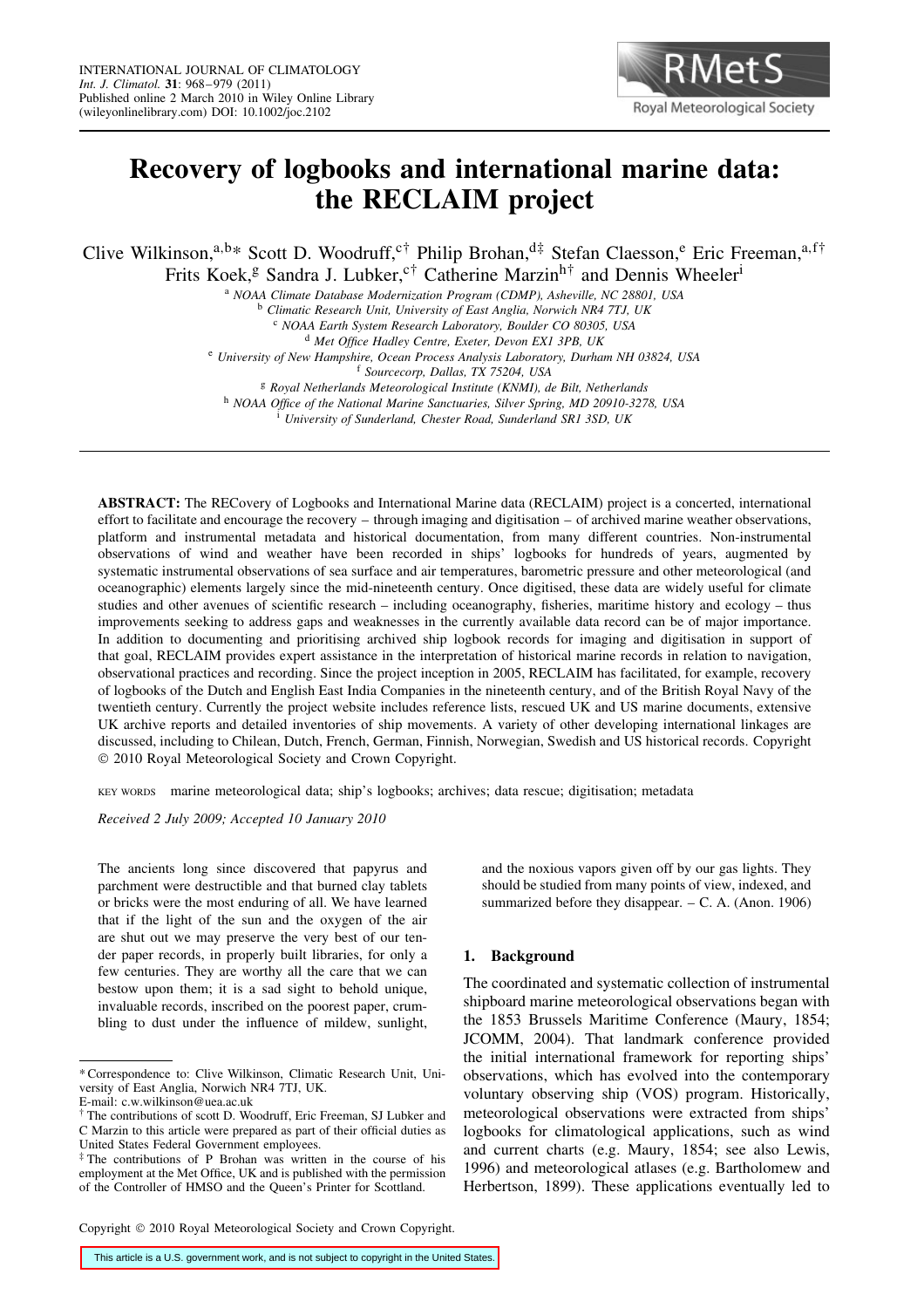national and international collections of digitised weather observations, with the coverage and quantity of observations generally increasing from the mid-nineteenth century (Woodruff *et al*., 2005). These collections have proved invaluable for the assessment and modelling of climate change.

There are, however, many spatial and temporal gaps in the observational collections, especially in infrequently travelled regions such as the Arctic and Southern Oceans, and around the two world wars, and in the nineteenth century and earlier. Indeed, very few observations are available from before 1850. These gaps impose a severe restriction on the use of the records. A secondary problem is that, even when observations of high intrinsic quality have been observed, they are sometimes of poor quality in their existing digital form because of early technological limitations such as punched cards, and collections digitised decades ago can be imperfect or incomplete (e.g. lacking numerical resolution and originally reported metadata) (see Woodruff *et al*., 2005).

The Netherlands, United Kingdom, United States and other national archives hold many thousands of untapped ships' logbooks, which record voyages over most of the world's oceans and cover at least the last 300 years. Many of these logbooks contain meteorological and oceanographic observations – though the earliest records are mostly non-instrumental estimates of the weather and wind conditions but could, nevertheless, dramatically improve the observational coverage. However, to make use of these records, the many thousands of logbooks containing weather observations must be identified, catalogued and prioritised. Next, the selected observations need to be digitised, homogenised into modern scientific units in uniform formats and ultimately blended into widely used climate databases including the International Comprehensive Ocean-Atmosphere Data Set (ICOADS) (Worley *et al*., 2005; Woodruff *et al*., 2010). These are very expensive activities.

Paper historical documents such as logbooks (and obsolete computer media such as punched card decks) can consume expensive physical space in archives, and therefore occasionally become subject to ill-advised destruction due to cost considerations. Examples include Manila Galleon logbooks starting in the sixteenth century (Burt, 1990), '*...*the huge mass of log books collected by Matthew F. Maury between 1840 and l860, which were destroyed as waste paper about 1869 or 1870' (Anon., 1906), and US merchant World War II logbooks apparently destroyed in the 1970s (Elms *et al*., 1993). Under different circumstances, many historical (1854–1938) Dutch logbooks (*ca* 20 K) were apparently moved to Germany at the end of World War II and are now presumed lost (Wallbrink *et al*., 2003).

However, the irreplaceable nature and great value of these historical data for climate studies, as well as for many other avenues of scientific research, is increasingly being recognised (e.g. Kent *et al*., 2007a; Charpentier *et al*., 2008), and several projects have been undertaken in support of rescuing marine meteorological data (e.g.

Elms *et al*., 1993, Mierzejewska *et al*., 1997; Diaz *et al*., 1999; Manabe, 1999; Woodruff *et al*., 2004; WMO, 2008). But much remains to be done, and the RECLAIM project is a concerted, international effort to facilitate and encourage the recovery of archived marine weather observations, platform and instrumental metadata and historical documentation wherever they are to be found.

#### **2. The RECLAIM project**

A pioneering effort in the recovery of historical marine weather observations was made by the European Union funded 'CLIWOC' project (García-Herrera et al., 2005a), which succeeded in digitising and interpreting approximately 300 K wind and other observations from the period 1750–1850, from British, Dutch (e.g. Figure 1), French and Spanish logbooks, and in doing so demonstrated their value for climate and historical research. To build on the success of CLIWOC, the RECovery of Logbooks and International Marine (RECLAIM) data project was established in 2005 (http://icoads.noaa.gov/reclaim/).

Following completion of the CLIWOC project (2001– 2003), a meeting was hosted in 2004 by the NOAA National Climatic Data Center (NCDC) to develop new plans for digitising additional logbooks from Europe, the United States and other countries, and to build on the results and knowledge gained during CLIWOC. This meeting – which led to the establishment of the RECLAIM project – concluded that the largest known undigitised logbook holdings reside in the UK archives, with smaller, but still significant, amounts in Dutch, French, German and other European archives. Considerable amounts of undigitised data were also identified in US archives, including 'Simultaneous' [Greenwich Mean Noon; (GMN)] marine observations starting in the late nineteenth century and US Navy logbooks back to 1801.

However, the marine archives of other maritime nations both large and small are also of interest: in particular, those merchant or military navies that operated in regions presently under-represented in the historical climate record. Most recently, representatives of RECLAIM have investigated the marine archives of the Chilean Navy in Valparaiso through collaboration with the Atmospheric Circulation Reconstructions over the Earth (ACRE) initiative (http://www.met-acre.org/).

One of the main objectives of RECLAIM is to assist in the organisation of new international projects for imaging and digitising data, and collating any available platform and instrumental metadata, from historical ships' logbooks and other marine sources. Three major steps are typically involved in preparing data and metadata for research applications, and ultimately for blending into ICOADS and other climate archives:

• *Imaging*: The photographing of an original hard-copy document, with the results output into recognised archival digital image formats (e.g. PDF and TIFF). This step not only helps in preserving the originals,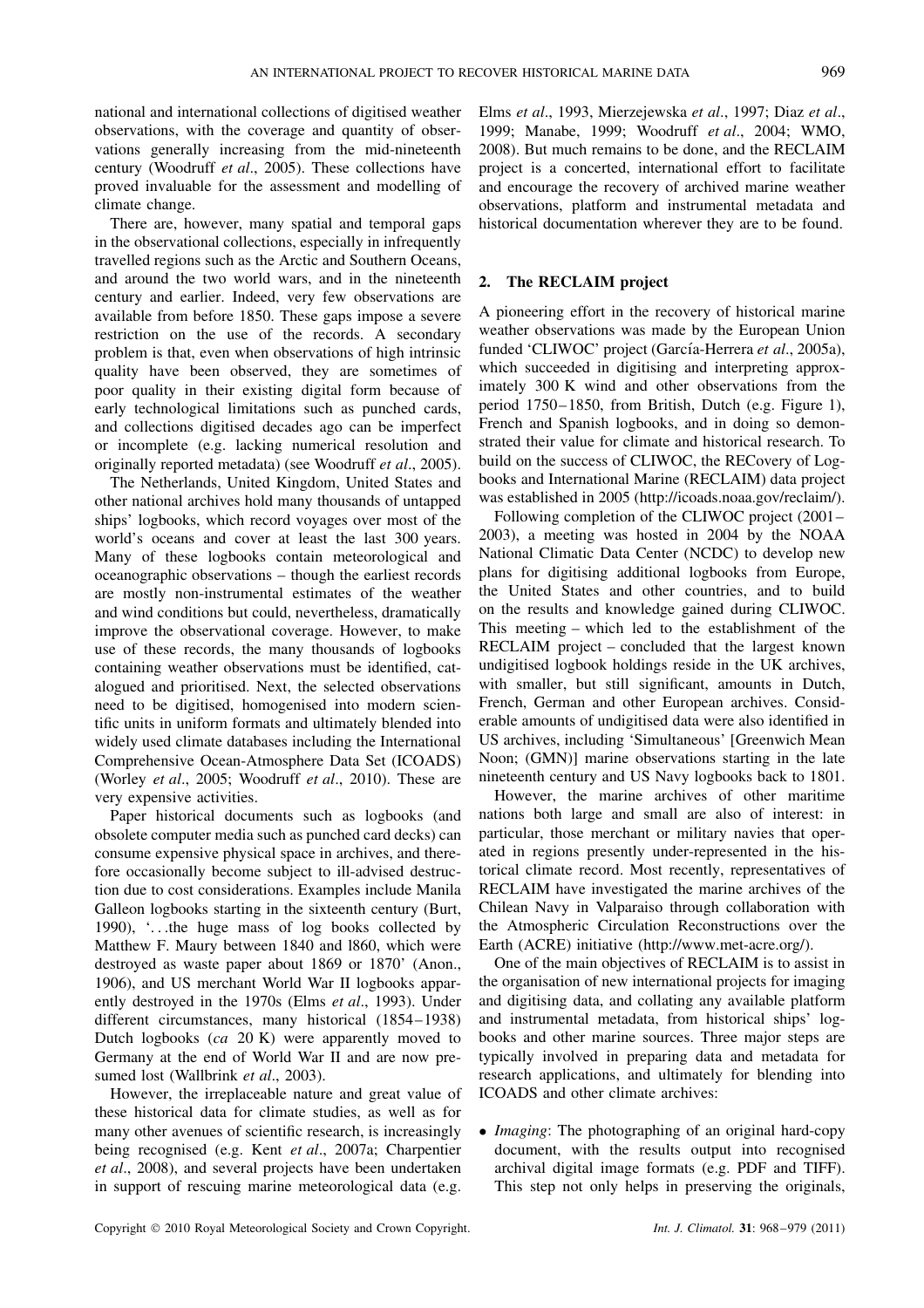

Figure 1. Typical page from an eighteenth century Dutch logbook. This example differs only in the inclusion of a pen-and-ink sketch of an encounter with a British vessel. *By courtesy of National Archief, The Netherlands*.



Figure 2. Distribution of the observations in the World War II UK Royal Navy ship's logs, the map shows the mean number of observations per month classified into five categories (darker areas are more frequently observed). The distribution of observations is determined by the distribution of RN activity in the period, except that the majority of the ships operating in the North Atlantic, Mediterranean and UK home waters were not digitised.

assuring that deteriorating paper or other media such as microfilm need be manipulated only once, but also makes it possible to view and use the records remotely from the archive where the originals are kept.

• *Digitisation*: This means the extraction of the data deemed most relevant from the originals or images, and their entry in a computer-readable format (usually ASCII text). This requires manual key entry (and/or sometimes automated optical character recognition). Difficult cost-benefit decisions must often be made on the scope of information to be digitised. For example, many older ships' logbooks contain 'remarks' (e.g. on employment of the crew and detailed navigation information) not directly connected to the coincident meteorological or oceanographic observations, but nevertheless of potential interest to historians and other non-climatic research applications – but in many cases digitisation projects for climate research have omitted these for cost reasons (in this case, however, having the above images readily available can partly satisfy requirements from other disciplines).

• *Translation*: The digitised computer-readable records must be converted into standardised measurement units (e.g. by conversion of barometer measurements from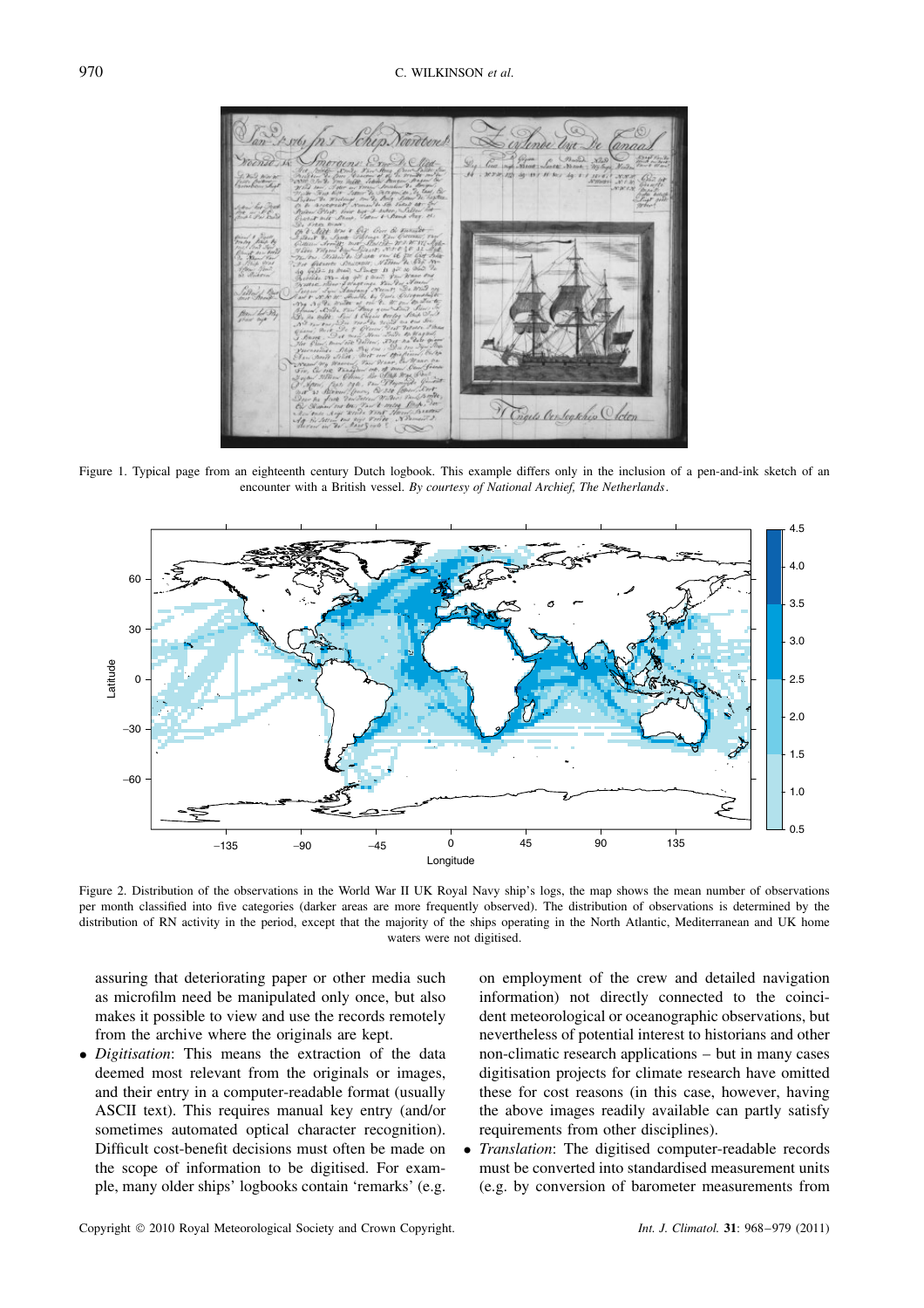

Figure 3. Observations from the outward (red) and return (blue) voyage of the East-Indiaman *Thomas Grenville* in 1827–1828. Coloured points are the daily (noon) positions and weather observations recorded in the logbook, black lines show the expected values from 1961 to 1990 climatologies for a ship following the same route at the same time of year.

| $5.5$ 11 4                                             |  | $\frac{9}{3}$ $\frac{6}{3}$ $\frac{1}{3}$<br>$y'$ 6 $6\sqrt{6}$<br>$\frac{1}{2}$ | $y_3$ | ×<br>$\alpha$                                                                                         |                                       | $s$ sle |  | $30 - 05$<br>$H$ $H$ $22$ $22$ $33$             |  |  |                                                                                                                                                                                                                              |                                                | 9.20 a/c EnE. 9.26 Speed 12 kush.<br>10.0 to hoon, Fassing loose +                                                         |
|--------------------------------------------------------|--|----------------------------------------------------------------------------------|-------|-------------------------------------------------------------------------------------------------------|---------------------------------------|---------|--|-------------------------------------------------|--|--|------------------------------------------------------------------------------------------------------------------------------------------------------------------------------------------------------------------------------|------------------------------------------------|----------------------------------------------------------------------------------------------------------------------------|
|                                                        |  | Gure and Distance made good<br>Adirect 156<br>True Boaring and Distance          |       | Latitude<br>D.R.66.36N<br>Obs. 66 - 1+ N<br>Currents in the 24 hours ending at Noon<br>Stel 20 miles. |                                       |         |  | Leaginds Number on<br>DRZH.36L<br>Oba 24.46 W 4 |  |  | Portisiens rooteed<br>Presh<br>Mest<br><b>Vegetables</b><br>Bread                                                                                                                                                            | Froh Water<br>Distilled Ol<br>Bensining 230 01 | <b>Tud</b><br>Da. Tens Expended for all purposes<br>Bessied Onl $3 +$<br>Expended $12 \frac{\text{Riemannian}}{0.04}$ /604 |
| bre.<br>$\mathfrak{z}$<br>South<br>Whys.<br>$10^{6}$ 5 |  |                                                                                  |       |                                                                                                       | $M_{b}$<br>$\overline{6}$<br>$\theta$ |         |  | 30.05                                           |  |  | Р.М.<br>0.28 Speed 8 kuolo 0.44 afc Soly6<br>1.54 a/c South horse throken pack<br>ne all sound to northward.<br>roafe whys. 2.0 a/c Ivson Speed<br>25 a/c S10 m towards Changemola.<br>Parious Course while organiting tough |                                                |                                                                                                                            |

Figure 4. Section of the logbook of HMS *Ebro*, armed merchant cruiser, March 1916: '10.0 (10 a.m.) to noon. passing loose and detached pack ice both sides ... 0.54 (12:54 p.m.) ... loose and broken pack ice all round to northward'. Observed position at noon 66°.14'N 24°.46'W (Denmark Strait). *Image (ADM 53/40533) reproduced by permission of the UK National Archives*.

inches of mercury into hectopascals, and application of temperature and gravity corrections; or by conversion of wind speeds from Beaufort force to metres per second) and output in a standard archival format. For ICOADS, this is the International Maritime Meteorological Archive (IMMA; Woodruff, 2007) format. A further problem is posed by non-instrumental records, particularly in their frequent use of wind force descriptions that do not conform to later Beaufort standards, much less modern estimated wind conventions. CLIWOC resolved many such issues of translation from archaic to modern terms (García-Herrera *et al.*, 2005b).

The assistance provided by RECLAIM consists of documenting archive holdings, prioritising those holdings and (if required) pre-selecting the best and most suitable material for imaging and digitisation. This pre-selection is aimed primarily at filling temporal and geographic data gaps in the historical climate record.

RECLAIM also provides expert assistance in the interpretation of historical marine records, in relation to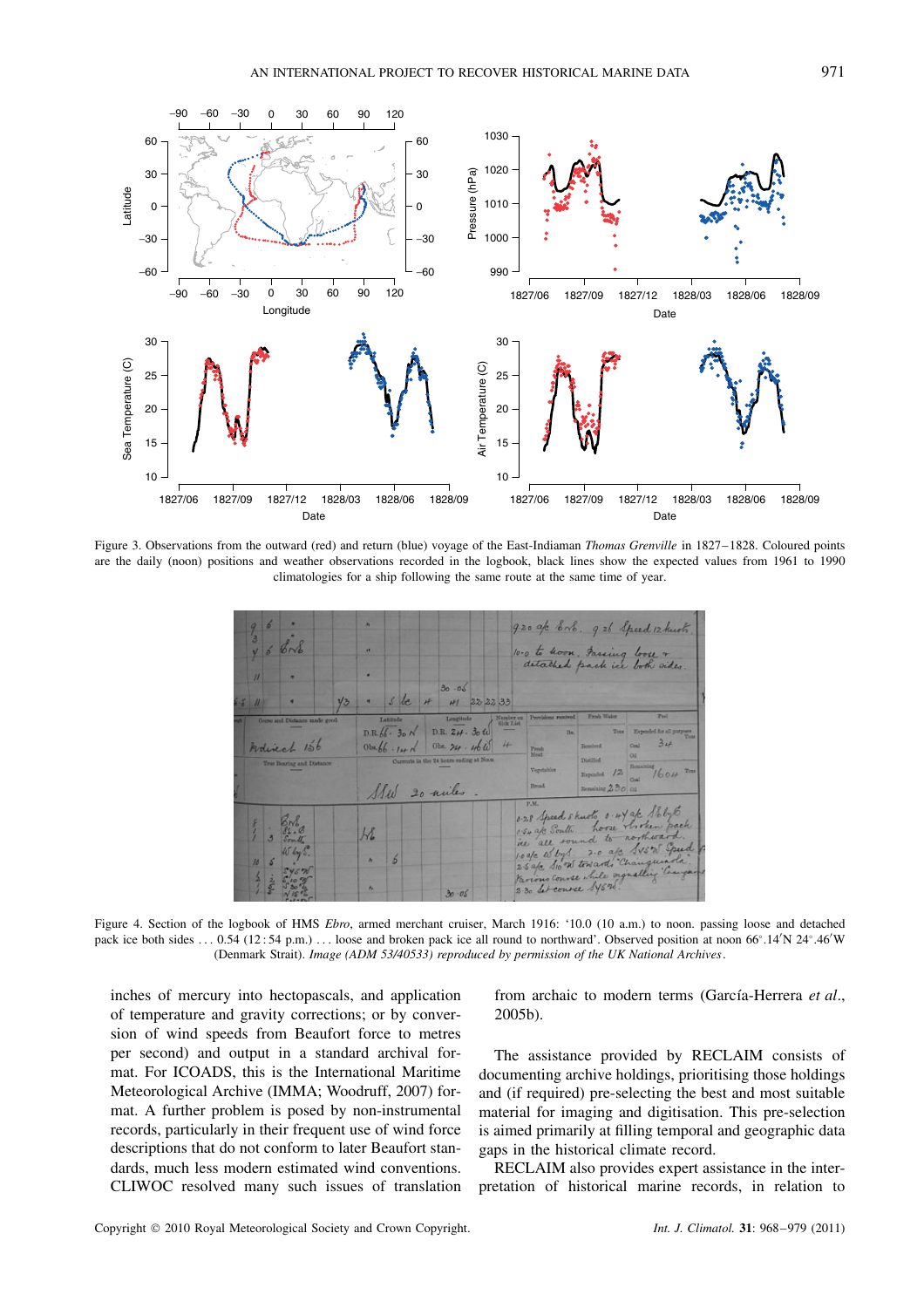navigation, observational practices and recording. The RECLAIM website is extensively populated with reference lists, rescued marine publications and documents (including US and UK original card deck reference manuals), inventories of ship movements, associated platform and instrumental metadata and manuscript references. In addition, there is an extensive compilation of (mostly) nineteenth-century literature on marine meteorology and oceanography primarily associated with printed journals and accounts of voyages, hydrographic surveys and exploration. The RECLAIM website also includes reports of visits to archives, where the most recent finds are documented and commented upon. Eventually, there are also documentation and ancillary information associated with the projects that RECLAIM has directly assisted.

## **3. The NOAA Climate Database Modernization program**

The Climate Database Modernization Program (CDMP), a partnership between NCDC and private industry (Dupigny-Giroux *et al*., 2007), has since its inception in 2000 provided significant funding and infrastructural resources for the general tasks of recovering, imaging and/or digitising (and translating) climate data records – and has provided substantial support for the RECLAIM project. Tasks to date have included many important recoveries of marine data and metadata, some of which could be subject to deterioration or loss in their original paper form. Recently, the program also began expanding its international connections, and, subject to the constraints of the NOAA budget, it is hoped that a reasonable level of activity in the marine area can continue to be funded. CDMP's contractor-developed image storage software – the Environmental Document Access and Display System (EDADS) (contact Cynthia.B.Karl@noaa.gov for access information) – provides web-based access to a large digital image collection (encompassing marine, terrestrial and other data) for US government employees and their contractors, educational institutions engaged in environmental research and other researchers associated with NOAA projects. In the marine area, the images include US and international logbooks and forms, observing handbooks and legacy documentation.

## **4. International data recovery projects currently supported by RECLAIM**

#### 4.1. Netherlands data rescue activities

In 2006, the Royal Netherlands Meteorological Institute (KNMI) produced approximately 15 K digital images of a collection of Dutch logbooks from the nineteenth century that resides in the archives of the institute. These images are planned for digitisation by CDMP, as resources permit. Support in the form of interpretation of the images is given by KNMI.

Under the umbrella of the KNMI project HIStorical CLIMate (HISKLIM), more inventories of national archives and museums will be completed and more historic marine data will be made available (http://www. knmi.nl/onderzk/hisklim/index-en.html). Surveys will be conducted to find original logbooks or observations that were used to produce several Dutch atlases and publications in the nineteenth century (e.g. Van der Stok, 1897). These surveys are in addition to the inventory of the Dutch part of CLIWOC that only concentrated on the period 1750–1850. As resources permit, an investigation into the availability of early Dutch East India Company logbooks (pre-1750) will be carried out.

#### 4.2. UK Royal Navy ship's logs

In 2007, about 10 K logbooks from some 300 Royal Navy (RN) warships were imaged by CDMP and the Met Office Hadley Centre. These 'Ship's Logs' are from the collection of the UK National Archives, and cover the otherwise data sparse World War II period 1938–1947. They include more than 1.5 million weather observations from both surface vessels and submarines (Figure 2). In this cooperative UK–US project, selected logbooks were imaged by the UK partners and digitised by CDMP. The Hadley Centre implemented a translation into the IMMA format (Woodruff, 2007), and the data were blended into ICOADS Release 2.5 (Woodruff *et al*., 2010). This improved the records of pressure, air temperature and sea surface temperature (SST) for the period, especially in the Indian Ocean and at high northern latitudes in the Atlantic basin (Brohan *et al*., 2009). Advice from RECLAIM was used to select the 10 K logbooks to be digitised from the more than 30 K available. As the North Atlantic, Mediterranean and UK home waters were already well represented for this period, it was important that the logbooks from ships travelling to more remote parts of the world were selected preferentially.

4.3. English East India Company instrumental observations

In 2008, over 900 logbooks of the English East India Company (EIC) for the period 1790–1834 were imaged by the Met Office Hadley Centre. These were a selection from the British Library's collection of about 2 K EIC logbooks of Company ships sailing from Europe to India and China in this period. The main goal in digitising the EIC logs is to capture all available noon observations: location; instrumental observations of pressure and air temperature; and visual estimates of winds, state of the sea and state of the weather. The project aims to extract approximately 285 K daily observations, which should be available by early 2010 (for cost reasons, many sub-daily observations of the visual data and other detailed remarks could not be captured for this project). The data are being prepared and translated for blending into ICOADS by CDMP and the Hadley Centre.

The weather observations in these logbooks are particularly valuable as they are amongst the earliest large,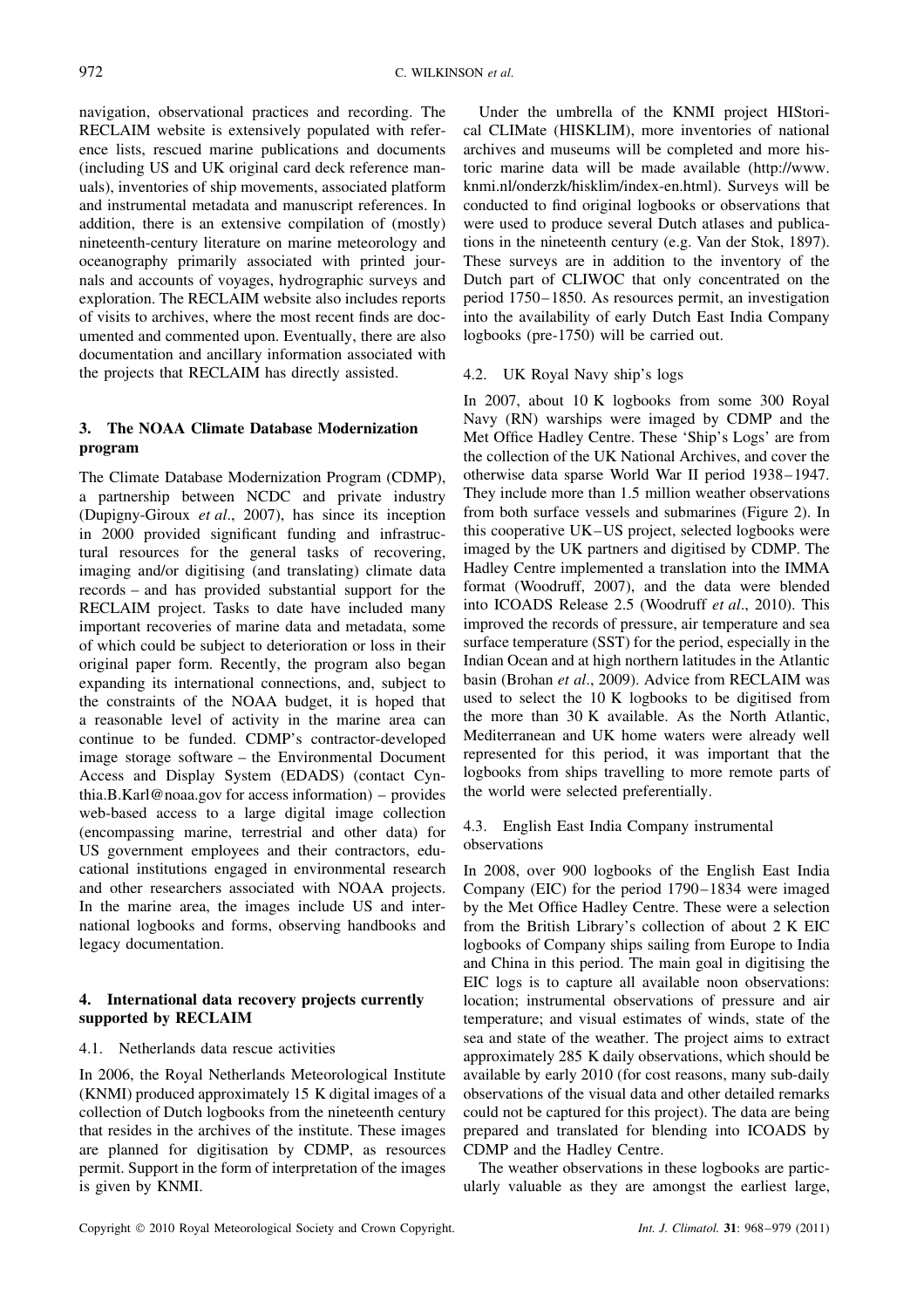systematic collections of marine instrumental weather observations known, and cover the climatically interesting period of the Tambora (1815) eruption and the Dalton Minimum of solar activity between 1810 and 1820. The routes of the ships passed through the Atlantic and Indian Oceans around the Cape of Good Hope before sailing north along the meridians of Madras, or Calcutta or towards Indonesia, allowing them to provide information on the climate of a wide area of tropical and sub-tropical ocean and their geographic coverage is therefore extensive and unique for the age (Figure 3).

Along with the standard weather elements, a few EIC logbooks contain rare observations such as sympiesometric pressure and sea temperature measurements that are also being captured. Recordings of the sympiesometer, an early marine barometer made with coloured almond oil and hydrogen gas, were often taken in tandem with the measurements from a mercury barometer, so that comparative studies may be possible. Also, at least one ship, the *Thomas Coutts*, carried three different barometers and recorded simultaneous observations from them all. As they also recorded the make of each instrument, it should be possible to estimate the observational errors and biases in these pioneering measurements. There are also unique observer notations, such as temperatures recorded in degrees and minutes rather than the modern decimal degrees format [e.g.  $71^{\circ}30'$  (EIC) = 71.5°(contemporary)].

With the EIC images now permanently preserved and made available to researchers, advantage can be taken of the additional information beneficial to disciplines outside of meteorology including, but not limited to, oceanographic data (i.e. currents and ocean depth/composition) and biological data (i.e. animal sightings).

## 4.4. UK Royal Navy World War I ship's logs

In 2008–2009, RECLAIM identified and selected 4.7 K RN ship's logbooks for the 1914–1923 period in the UK National Archives and these have been imaged by the Hadley Centre. As for the World War II digitisation, geographic coverage is global though less satisfactory for the Pacific. There is much valuable ice data from the activities of the Northern Patrol during the war period, which every spring would report on ice conditions in the Denmark Strait and the sea passages between Iceland, the Faroes and the Shetland Islands. This was to determine when the passages were ice free and in need of regular patrolling (Figure 4).

As with the World War II ship's logbooks, these records, if digitised, would help fill a data sparse period in the climate record. Moreover, as they follow a very similar format, digitisation by CDMP is relatively efficient. Therefore, we anticipate that digitisation could be proposed as an important priority starting in 2010, should sufficient CDMP resources become available.

#### 4.5. UK colonial registers and Royal Navy logbooks

RECLAIM is also working with the colonial registers and Royal Navy logbooks (CORRAL) project

(http://www.corral.org.uk) to image logbooks and other records, from RN survey and exploration voyages, mostly in the nineteenth century, again in the collection of the UK National Archives. Many of these images are now online at the British Atmospheric Data Centre (http://badc.nerc.ac.uk/data/corral/), and digitisation of selected weather observations is in progress. Observations from these vessels are of particular importance due to the work they were engaged in. Officers commanding these types of expeditions often had an interest in marine science, in its earliest manifestations, and were meticulous observers and recorders. This set includes images from the logbooks and journals kept by Cook, Bligh, Ross, Parry, Franklin and Flinders as well as a host of other commanders less well known. The ships were also travelling waters less frequented, often in the Pacific or at high latitudes, where such early meteorological and oceanographic observations are of particular value.

### 4.6. UK Royal Navy Met logs

An example of records already digitised, but of limited quality, are those of the RN meteorological logbooks ('Met Logs') in the UK Met Office's National Meteorological Archive. Many of the Met Logs are from the same RN ships whose logbooks are in the UK National Archives, but the Met Logs provide much more detailed and comprehensive weather records often including barograph charts and records of pilot balloon ascents or temperatures at altitude recorded from aircraft. They were also apparently more rigorously observed and thoroughly documented. Checks against ICOADS have shown that some of these observations have already been digitised, but that much earlier digitisation process only included a subset of the observations in the paper logs, and did not capture the metadata (e.g. ship names, instrument positions and calibration details) that were also recorded. Consequently re-digitising information from these logs would add substantially to the quantity and quality of the observational record. Unfortunately, because imaging and digitisation are costly, it can be difficult to obtain resources to rehabilitate already-digital, as opposed to entirely new, collections. Nevertheless, rectifying omissions and biases in existing digital collections can be as important scientifically, and better methods of assessing the value of digitising data and metadata are required.

## **5. Finding and cataloguing additional sources of undigitised logbooks**

RECLAIM has also assisted in the identification and documentation of further data-rich sets of logbooks and other manuscripts for future imaging and digitisation projects. One of these exercises was the documentation (funded by the Met Office Hadley Centre) of *ca* 6 K 'remark books' (1820–1909) held by the UK Hydrographic Office (UKHO). The bulk of remark books were kept on vessels engaged in exploration and hydrographic survey and they are most often associated with the development of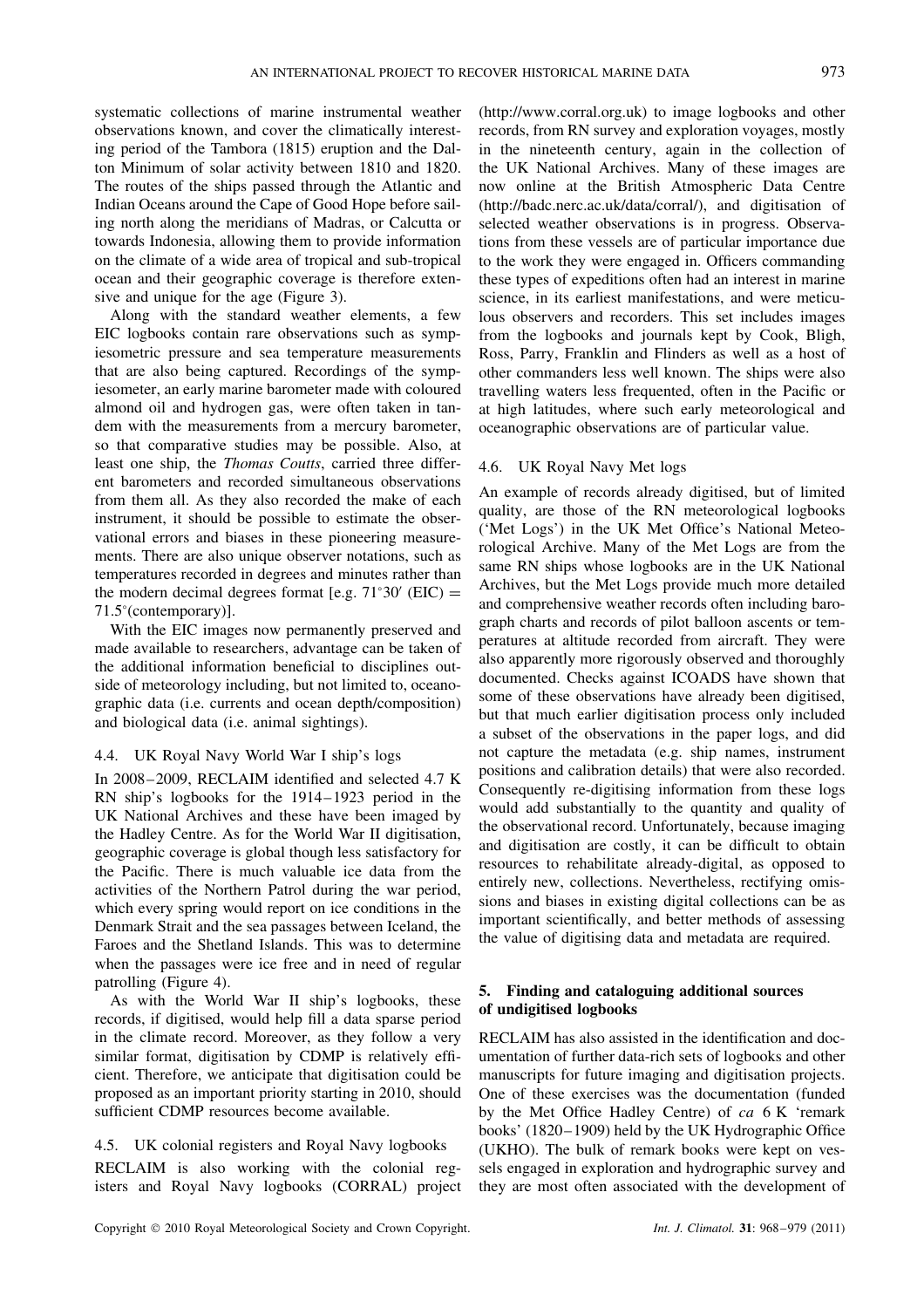marine charting and coastal mapping, but their scope goes well beyond this. Almost all of the remark books after 1850, and a modest number before that date, contain frequent, usually sub-daily, observations of air pressure and temperature, and SST. Along with these are observations of wind direction, wind force and notes on ocean currents. Humidity and the specific gravity (density) of seawater were less frequently recorded. These remark books therefore constitute an important source of early meteorological and oceanographic data. Moreover, a set of 'daily remark books' (1866–1875) is catalogued among the records of the US Hydrographic Office at the National Archives and Records Administration (NARA), and whether similar books might exist within hydrographic archives of other nations remains to be explored.

Once completed, a remark book was sent to the Admiralty along with the various journals of a voyage kept by the captain and master (or navigating officer). The officers' and ships' journals along with the remark books constitute the complete record of a voyage, and as such would have been archived and consulted together. However, the remark books became part of the UKHO Archive, and the journals or logbooks eventually left the Admiralty to be housed at the UK National Archives. The separation of these collections was logical, given the importance of the remark books in the compilation of charts and sailing directions. However, this division has resulted in the relative neglect of the remark books by the majority of maritime and naval historians, except for those with an interest in hydrographic work and exploration. Consequently, their 'rediscovery' as an important source of scientific data is especially fortuitous (Wilkinson *et al*., 2008).

A further potential source of historic marine climate data has been identified through a joint ACRE/RECLAIM initiative. This involved a preliminary investigation of the Chilean Naval Museum archive in Valparaiso and the National Archive in Santiago in May 2009. Information on this collection awaits detailed reports and additional investigation. However, 6 K logbooks are held at the Naval Museum, the earliest of which date from the 1860s. The significance of this collection rests largely on the relative scarcity of historic data for the southeast Pacific, the proximity of western Antarctica and the potential for detecting more precise signals of past El Niño events. In anticipation of a data recovery project based on the Chilean maritime collections, RECLAIM has also compiled corresponding documentation on the ship movements and logbooks of all RN vessels in the eastern Pacific in the nineteenth century.

Future UK projects will include logbooks from both the RN and whaling ships operating in high latitudes. A number of UK archives hold small collections of whaling logbooks (the largest as described in Section 7), the activities of these vessels were mostly concentrated on the Davis Strait and the seas off Greenland in the nineteenth century. In addition to these, there are the logbooks of the Hudson's Bay Company, held on microfilm by the UK National Archives. The earliest of these logbooks is

1751 and the last 1870. They provide valuable data on ice conditions in the Hudson Strait and in Hudson's Bay, along with the recording of wind vectors and weather conditions.

Additional projects will also attend to the extensive collection of nineteenth and twentieth century Met Logs held in the UK Met Office's National Meteorological Archive. For the nineteenth century, there are nearly 7 K Met Logs, of which 600 are from Royal Navy vessels and the remainder from merchant ships (Rhodes, 1995). The registers consist of detailed tabulated data, recorded on pre-printed pages at 2-h intervals. Importantly, the registers contained much metadata concerning the instruments, usually type and number, position, height above sea level, etc. The necessary correction to be applied to the observations was also recorded.

#### **6. Observation metadata and non-logbook records**

Other tasks being undertaken by RECLAIM include the documentation of early ship instrument and platform metadata and compendiums of UK and US national ship reporting practices and publications. WMO only began publication of VOS platform and instrumental metadata in 1955 (see Kent *et al*., 2007b), and previously much of this information was not digitised due to restrictions, such as space, imposed by now obsolete technologies (e.g. punched cards). RECLAIM is capturing this information for some existing UK records and documenting the existence of metadata for other records yet to be digitised.

For example, RN Met Logs and many of the late nineteenth century Ship's Logs contain detailed instrumental metadata, recording the maker and type of instrument, its height above sea level and whether screened. Similar metadata may be found in logbooks from many other nations (e.g. Chilean Navy), and there are a number of modern publications containing the details of warships of most Navies. Lloyd's Register (1997) can provide metadata for some international merchant vessels back to 1764. However, such 'ship particulars' (e.g. ship numbers, tonnages, dimensions and superstructures) from commercial organisations may need to be kept confidential, and how to make effective and appropriate use of them is an ongoing subject of discussion with JCOMM and the International Maritime Organization (IMO). Moreover, to facilitate utilisation for scientific research, much of this important information needs to be matched and blended with the corresponding marine data observational records in databases such as ICOADS.

A further rich and surprisingly accessible, though underused, source of historic marine data is to be found in printed accounts of journals and voyages. These volumes often have appendices containing abstract logs or meteorological registers, usually in a tabulated format. This lends itself to capture by optical character recognition (OCR) software. Furthermore, some of these printed accounts contain valuable additional information that is not found in the original manuscript logbooks and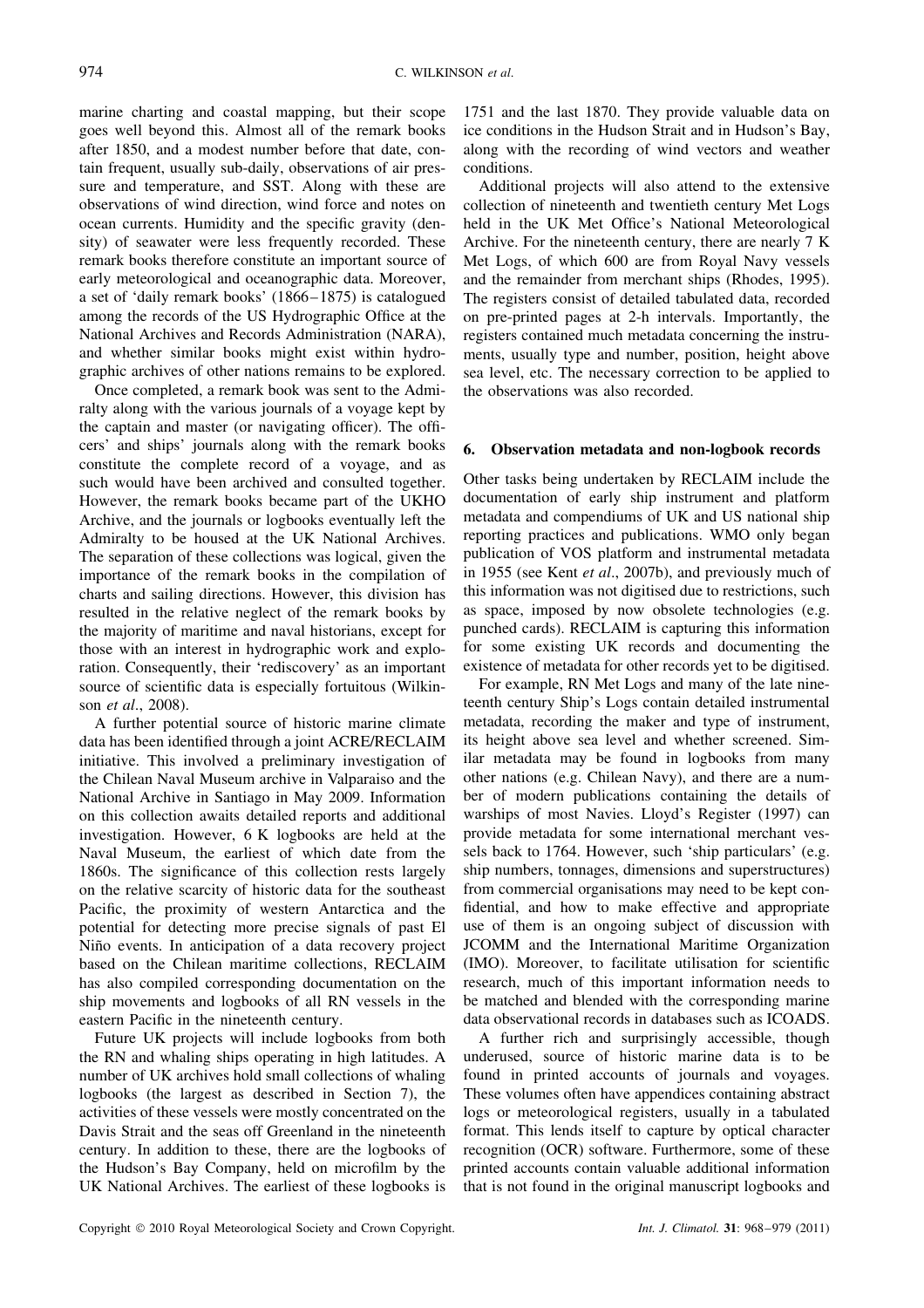journals. For instance, the description of the fitting out of an expedition might mention the types of scientific instruments carried. Sometimes there are detailed and useful descriptions of observing practices and methods of recording. Much of this material has the added advantage of being available in electronic (usually PDF) form from online sources such as Google Books or the Internet Archive. RECLAIM is documenting the data content of many of these publications, providing details of at least one archive or library where they can be found and the availability of electronic copies. Additionally, RECLAIM is working through the ACRE initiative in documenting which of these publications have had their data captured and incorporated into existing climate data sets.

## **7. Additional future priorities for RECLAIM and ICOADS**

Figure 5 illustrates a number of important new marine data collections linked to RECLAIM and targeted for recovery and future blending into ICOADS as resources permit. Some of these datasets were discussed above, with the others reviewed briefly as follows:

## 7.1. UK Hull Whaling logbook collection (1790–1850)

The city of Kingston-upon-Hull holds nearly 200 logbooks of whaling vessels providing important (noninstrumental) observations for the far northern Atlantic latitudes. The Universities of Sunderland and of Hull are currently seeking means of abstracting and digitising these data. This appears to be the largest single UK whaling collection.

#### 7.2. German Maury collection (1845–1867)

This collection was loaned to NCDC by the Deutscher Wetterdienst (DWD) for imaging (Braun, 2000), and digitised by CDMP. Translation into IMMA format will likely require attention to issues of data homogeneity with the US Maury Collection (Woodruff *et al*., 2005), and characteristics of the data (e.g. biased sea level pressure observations; Ansell *et al*., 2006) also being studied by KNMI (Wallbrink, 2009).

#### 7.3. DWD historical archive (1850–1939)

Historical marine digitisation activities at DWD began in the 1940s and are continuing in the framework of DWD's 'HISTOR' project (Zöllner R, personal correspondence). Starting in 1999, several high-priority selections from the DWD historical marine archive have been made available so as to help enrich ICOADS and thereby advance historical reanalyses and other urgent climate research applications, and we are hopeful that additional archive data can be made available in due course.

## 7.4. Swedish (1860–1922) and Finnish (1900–1916, 1919–1957) lightvessel data

Logbooks were imaged from the US National Oceanographic Data Center (NODC), Swedish Meteorological and Hydrographic Institute (SMHI), and Finland Institute of Marine Research (FIMR). A combination of oceanographic (e.g. temperature, salinity, and current speed and direction) and meteorological (e.g. air temperature, wind and barometric pressure) data was recently digitised from the collections. The Swedish data were collected in the Skagerrak, Kattegat, Baltic Sea and Gulf of Bothnia by 14 Swedish Lightvessels, and the Finnish data in the Baltic Sea, Gulf of Finland and Gulf of Bothnia by 32 lightvessels.

#### 7.5. Arctic Norwegian logbook data (1867–1912)

This set extends past the period (1867–1899) of the 600 logbooks from which the Norwegian Logbook Collection included in ICOADS Release 2.0 was extracted



Figure 5. The time periods of candidate historical data sources connected with RECLAIM, and to be blended into ICOADS, are spanned by horizontal coloured lines: green candidates are fully digitised but require format translation, yellow are partially digitised, and red are in the planning stages for digitisation. Each dataset name is appended with the date range and approximate number of reports (if known). The solid blue curve is the number of reports in ICOADS Release 2.4; the solid red curve is the number in Release 2.5.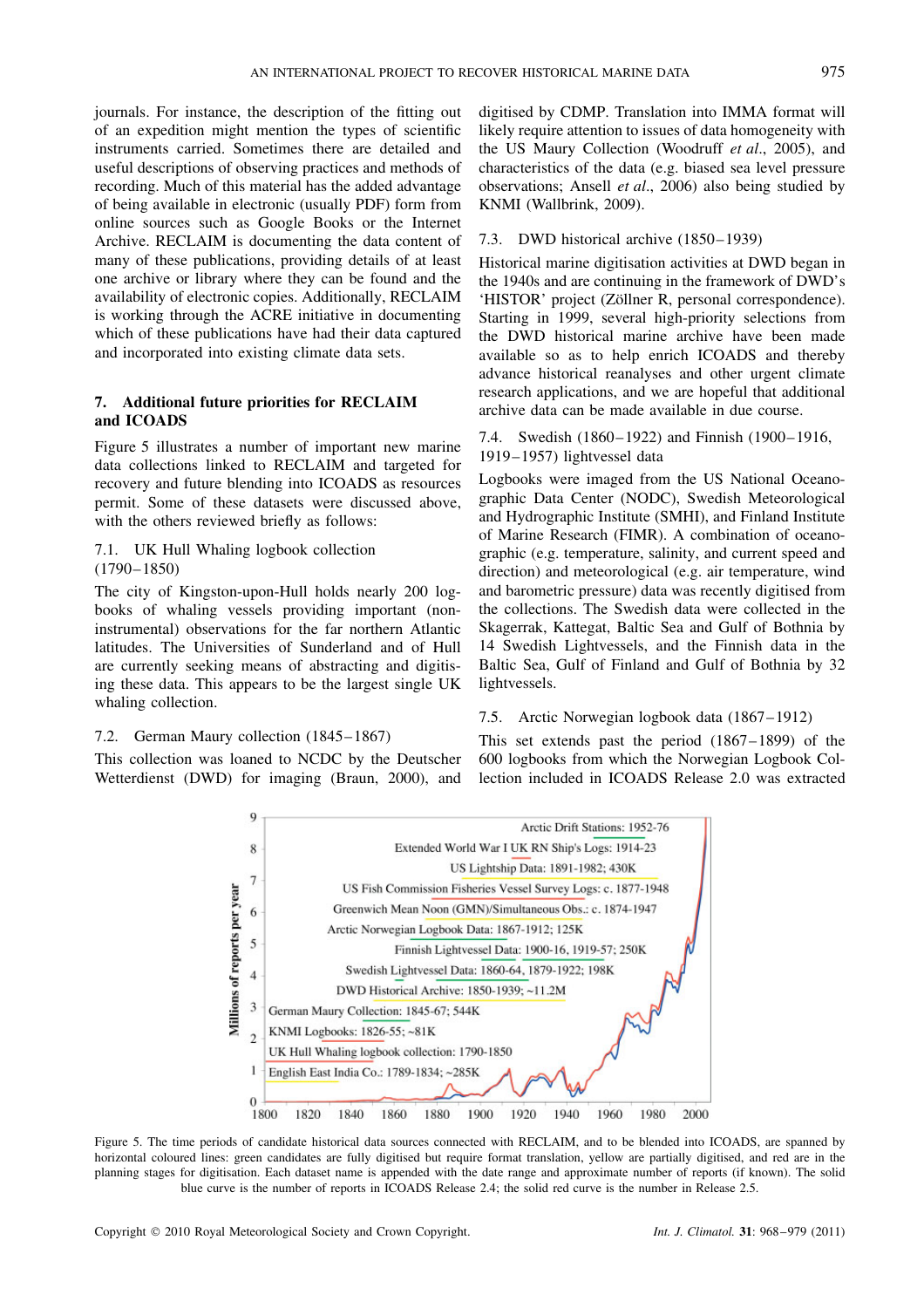

Figure 6. Daily Greenwich Mean Noon (GMN) Observations (US Weather Bureau Form 1201 – Marine, 1910) from the German Steamer *Prinz Waldmar*, 1911. This example form includes stamps posted by Weather Bureau after receipt for barometer type and corrections, and a note to check GMN time. The observations were to be taken at the local time corresponding to GMN. As a time was not entered on this form, it is assumed that the time corresponds accurately to GMN. Stamps on other forms include 'Data on this sheet transferred to punch card' or 'Not Used for Punch Cards'. In the case that the data were transferred to punch cards, it is not clear if these punch cards exist and the possibility remains that they could have been destroyed as with other original records mentioned in Section 1.

(Woodruff *et al*., 2005). However, only SST and air temperature data were keyed. Moreover, that earlier project only succeeded in keying about one-third (200 logbooks) of that collection, so much more potential to rescue additional historical data still appears possible.

## 7.6. Greenwich Mean Noon (GMN)/simultaneous obs. (*ca* 1874–1947)

Around 1888, the United States started switching from systematic observations made throughout the day in Marine Meteorological Journals to 'simultaneous' observations taken once daily worldwide at GMN (i.e. 12 : 00 UTC) (see Woodruff *et al*., 2005). CDMP work is underway to image and digitise different components of this very complex overall collection, beginning with monthly and daily marine forms sent to the US Weather Bureau covering 1910–1947 (e.g. Figure 6). The forms have been imaged and added to CDMP's EDADS database and digitisation of the data is underway. These data should be available in 2010 and will be translated into IMMA format for inclusion in a future ICOADS update. Another source of original paper forms exists for the period 1886–1902 and is under investigation for potential digitisation.

A variety of published (or tabulated) observations in what was originally titled the *Bulletin of International Meteorological Observations* (e.g. US Signal Service 1883, Figure 7) also form part of the collection (see Anon., 1914, also noting a 'valued supplement in the Tägliche synoptische Wetterkarte des Nordatlantis*chen Ozeans*, issued jointly by the Deutsche Seewarte and the Danske Meteorologiske Institut beginning with 1884'). The 1875–1889 Signal Service volumes include both terrestrial and marine observations. Daily observations were included until July 1884. Monthly summaries were produced from July 1880 to December 1887, and semi-annual publications continued thereafter through 1889 (NOAA, 1978). The semi-annual publications have yet to be recovered, but CDMP has imaged the entire 1875–1887 daily and monthly collections and is currently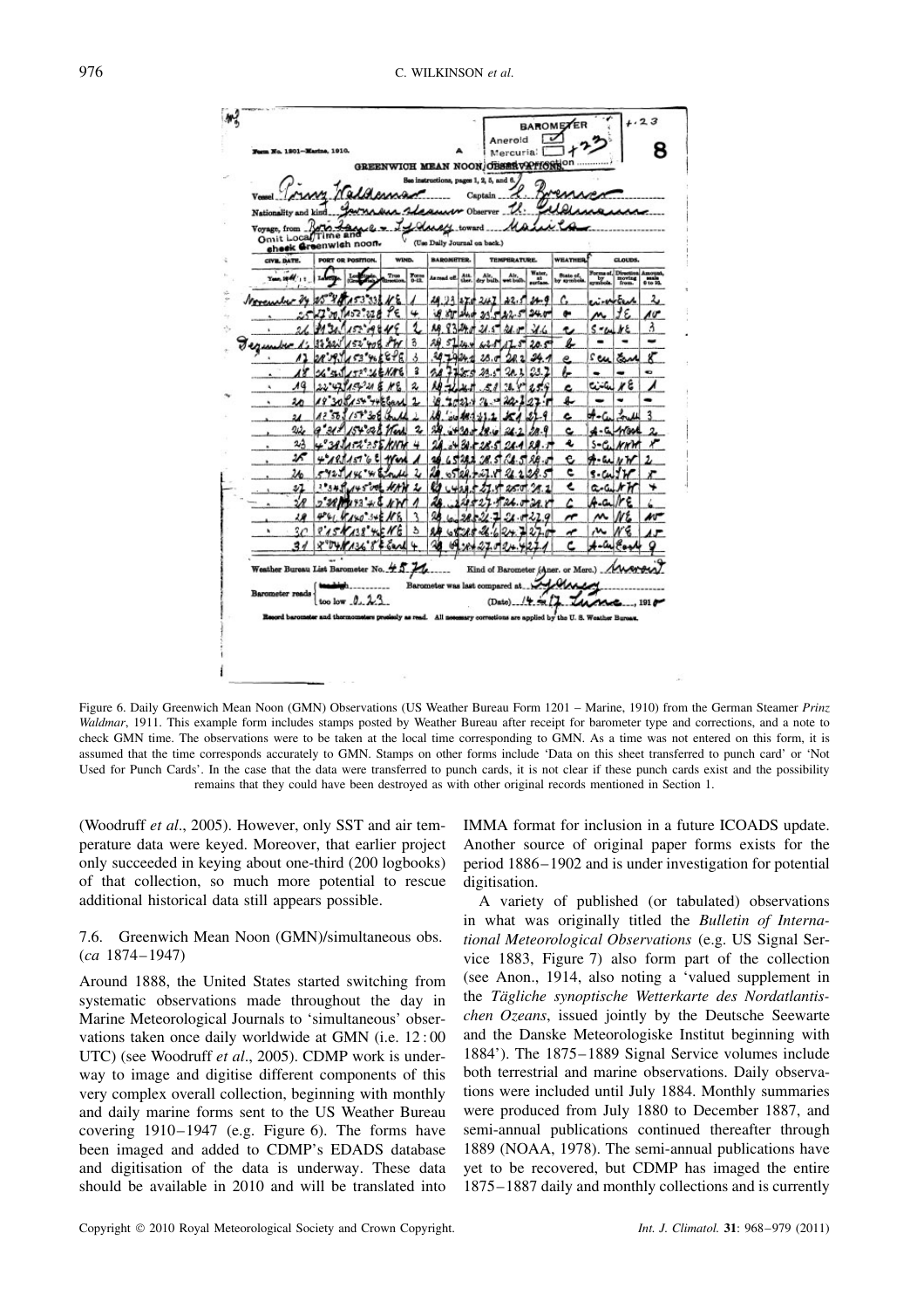

Figure 7. Greenwich Mean Noon Observations printed in the *Bulletin of International Meteorological Observations* (US Signal Service, 1883). The observations are global and, depending on the publication, sorted by contributing country, ship owner or observed section of the globe (North Atlantic, South Pacific, etc.). Note that pressures are included in both inches and millimetres, temperatures in Fahrenheit and Celsius, and winds in miles per hour and metres per second. Wherever possible, elements (i.e. barometer, wind speed) were corrected by the US Weather Bureau and were noted at the foot of every page. There are also many observations while at port with no latitude and longitude recorded (however, future translation work will be able to make use of many such positions as already determined by Brohan *et al*., 2009).

initiating digitisation only of the daily marine observations. An additional source of tabular observations in oversize volumes exists for the period 1874–1892. These are noted to be in poor shape and will need further investigation to determine if the records can be salvaged.

## 7.7. US Commission of Fish and Fisheries vessel survey logbooks (*ca* 1877–1948)

Original logbooks of the US Commission of Fish and Fisheries and US Bureau of Fisheries survey vessels are archived at the US Smithsonian Institution and at NARA. The environmental variables recorded include water depth, character of the sea floor, weather, air and ocean temperatures, barometric pressure, winds, salinity, currents and species brought back from trawls or dredges, for specific locations. The original forms are being imaged by CDMP, thus laying groundwork for follow-up studies in which the geo-referenced biological, oceanographic and marine meteorological data from these logs will be extracted to blend into ICOADS and into NODC's World Ocean Database Project (http://www.nodc.noaa.gov/General/NODCdataexch/NODC-godar.html).

#### 7.8. US Lightship data (1891–1982)

This source provides observations from ships anchored around the US coastline, most recently operated by the Coast Guard, as an aid to navigation (Woodruff *et al*., 2005).

#### 7.9. Arctic Drift stations: (1952–1976)

These data were collected and organised by NCDC and the US National Snow and Ice Data Center (NSIDC) (Arctic Climatology Project, 2000). Only some of the data, including from the ships *Maud* and *Fram*, have thus far been blended into ICOADS.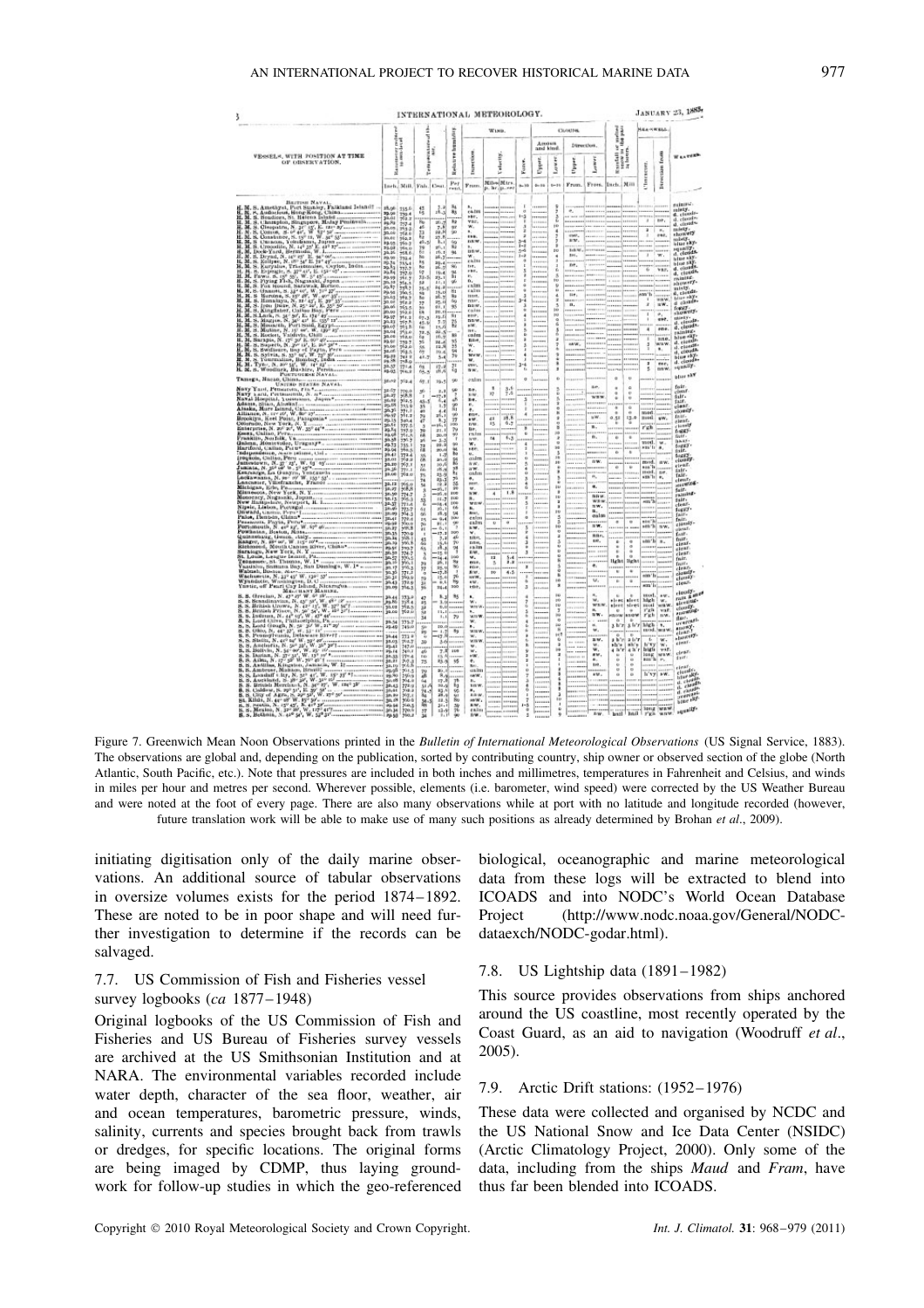#### **8. Summary and conclusions**

This paper has provided an overview of RECLAIM, a cooperative international project to image historical ship logbooks and related marine data and metadata and digitise the meteorological and oceanographic observations for merging into ICOADS and for utilisation for climate research. RECLAIM seeks to identify archives of historical records containing undigitised marine weather observations to catalogue and document those archives, to select high-priority subsets of the archives to assist imaging and digitisation projects and to provide specialist knowledge and advice on the interpretation of the records (platform metadata and observing techniques).

It has already facilitated several large-scale digitisation projects, and characterised additional archives, which are high priorities for digitisation when resources can be found. The metadata records and resources identified by RECLAIM are being made available on the RECLAIM website, which, linked to ICOADS for access to the actual meteorological and oceanographic observations, provides a comprehensive 'one stop' point of reference for global historical marine climate data.

So far, much of the RECLAIM work has been focused on assembling and assessing information about United Kingdom (and to a lesser extent United States) data, metadata and archives. However, one of the original goals from the RECLAIM planning meeting in 2004 was compilation of a detailed documentation of our current knowledge of national logbook holdings, extending eventually beyond the current primary UK and US foci to Danish, Dutch, French, German, Italian, Portuguese, Spanish and other historical archives, and much more work is still needed in this area. For example, French National Archives have a marine hydrographic section (4JJ and 5JJ) that includes logbooks ('journal du bord') from the French voyages of discovery and from scientific expeditions. The archives also contain logbooks of the French East India Company, which ceased trading in 1769.

Despite ongoing digitisation and data rescue activities such as RECLAIM, there remain many undigitised historical ship data, some not widely known outside archives and libraries (including published data). Work continues to actively catalogue, image, digitise and ultimately convert digitised data into the IMMA format. However, these are all expensive tasks, and better methods are needed for prioritising and evaluating the potential of specific collections. This allows for a more strategic approach for different climate applications, as well as for related research disciplines, including oceanography, fisheries, maritime history and ecology.

## **Acknowledgements**

We are grateful to Dr Andrew Cook, India Office, British Library, for information regarding remark books and hydrographic surveys; to Caroline Kimbell, UK National Archives, Kew, for assistance with imaging projects; to Catharine Ward and Fiona Williamson for assistance in

the documentation of the marine collections of the British Library India Office and the UK Hydrographic Office; and to Godfrey Trammell, US NODC, for providing the Swedish and Finnish lightvessel data and further information about those collections. This work, including development of the RECLAIM website (hosted at the NOAA Earth System Research Laboratory under the ICOADS project), has been partly supported by the NOAA Climate Database Modernization Program (CDMP). This work was also supported by the Joint DECC, Defra and MoD Integrated Climate Programme – DECC/Defra (GA01101), MoD (CBC/2B/0417 Annex C5).

#### **References**

- Ansell TJ, Jones PD, Allan RJ, Lister D, Parker DE, Brunet M, Moberg A, Jacobeit J, Brohan P, Rayner NA, Aguilar E, Alexandersson H, Barriendos M, Brandsma T, Cox NJ, Della-Marta PM, Drebs A, Founda D, Gerstengarbe F, Hickey K, Jónsson T, Luterbacher J, Nordli O, Oesterle H, Petrakis M, Philipp A, Rodwell MJ, Saladie O, Sigro J, Slonosky V, Srnec L, Swail V, García-Suárez AM, Tuomenvirta H, Wang X, Wanner H, Werner P, Wheeler D, Xoplaki E. 2006. Daily mean sea level pressure reconstructions for the European – North Atlantic region for the period 1850–2003. *Journal of Climate* **19**: 2717–2742, DOI: 10.1175/JCLI3775.1.
- Anonymous ("C.A."). 1906. The indexing of marine reports. *Monthly Weather Review* **34**: 159. [Note: Initials probably refer to Cleveland Abbe, then Editor].
- Anonymous ("C.A."). 1914. International simultaneous observations. *Monthly Weather Review* **42**: 675–676. [Note: Initials probably refer to Cleveland Abbe, then Editor].
- Arctic Climatology Project. 2000. *Environmental Working Group Arctic meteorology and climate atlas*, Fetterer F, Radionov V (eds). National Snow and Ice Data Center: Boulder, CO (CD-ROM).
- Bartholomew JG, Herbertson AJ. 1899. *Atlas of Meteorology: A Series of Over Four Hundred Maps*. Prepared by and edited by Buchan A. Constable: London.
- Braun DS. 2000. Scientific vision, a passion for observation, and the impetus for change: Germany loans Maury logs to the National Climatic Data Center. *Earth System Monitor* **11**(1): 4–7†.
- Brohan P, Allan R, Freeman JE, Waple AM, Wheeler D, Wilkinson C, Woodruff S. 2009. Marine observations of old weather. *Bulletin of the American Meteorological Society* **90**: 219–230, DOI: 10.1175/2008BAMS2522.1.
- Burt WV. 1990. The search for the Manila Galleon log books. *Bulletin of the American Meteorological Society* **71**: 1630–1636.
- Charpentier E, Harrison DE, Keeley JR, Kent E, Mietus M, Rayner N, Rutherford M, Swail V, Woodruff S. 2008. Third JCOMM Workshop on Advances in Marine Climatology (CLIMAR-III). *MeteoWorld*. December 2008, WMO: Geneva.
- Diaz HF, Woodruff SD (eds.) 1999. *Proceedings of the International Workshop on Digitization and Preparation of Historical Surface Marine Data and Metadata (Toledo, Spain, 15–17 September 1997)*. WMO/TD-No.957, MMROA Report No. 43. World Meteorological Organization: Geneva; 114 pp.††.
- Dupigny-Giroux LA, Ross TF, Elms JD, Truesdell R, Doty SR. 2007. NOAA's climate database modernization program: rescuing, archiving, and digitizing history. *Bulletin of the American Meteorological Society* **88**: 1015–1017.
- Elms JD, Woodruff SD, Worley SJ, Hanson C. 1993. Digitizing Historical Records for the Comprehensive Ocean-Atmosphere Data Set (COADS). *Earth System Monitor* **4**(2): 4–10††.
- García-Herrera R, Jones P, Wheeler D, Können G, Prieto MR (Guest Eds.) 2005a. CLIWOC: Climatology of the World's Oceans, 1750–1850 (Special Issue). *Climatic Change* **73**: 1–194.
- García-Herrera R, Wheeler D, Können G, Koek F, Prieto MR, 2005b. *CLIWOC Multilingual Meteorological Dictionary*. Royal Dutch Meteorological Institute (KNMI): publication no.2005: De Bilt, The Netherlands.
- JCOMM. 2004. An International Seminar to Celebrate the Brussels Maritime Conference of 1853 – an historical perspective of operational marine meteorology and oceanography: proceedings.